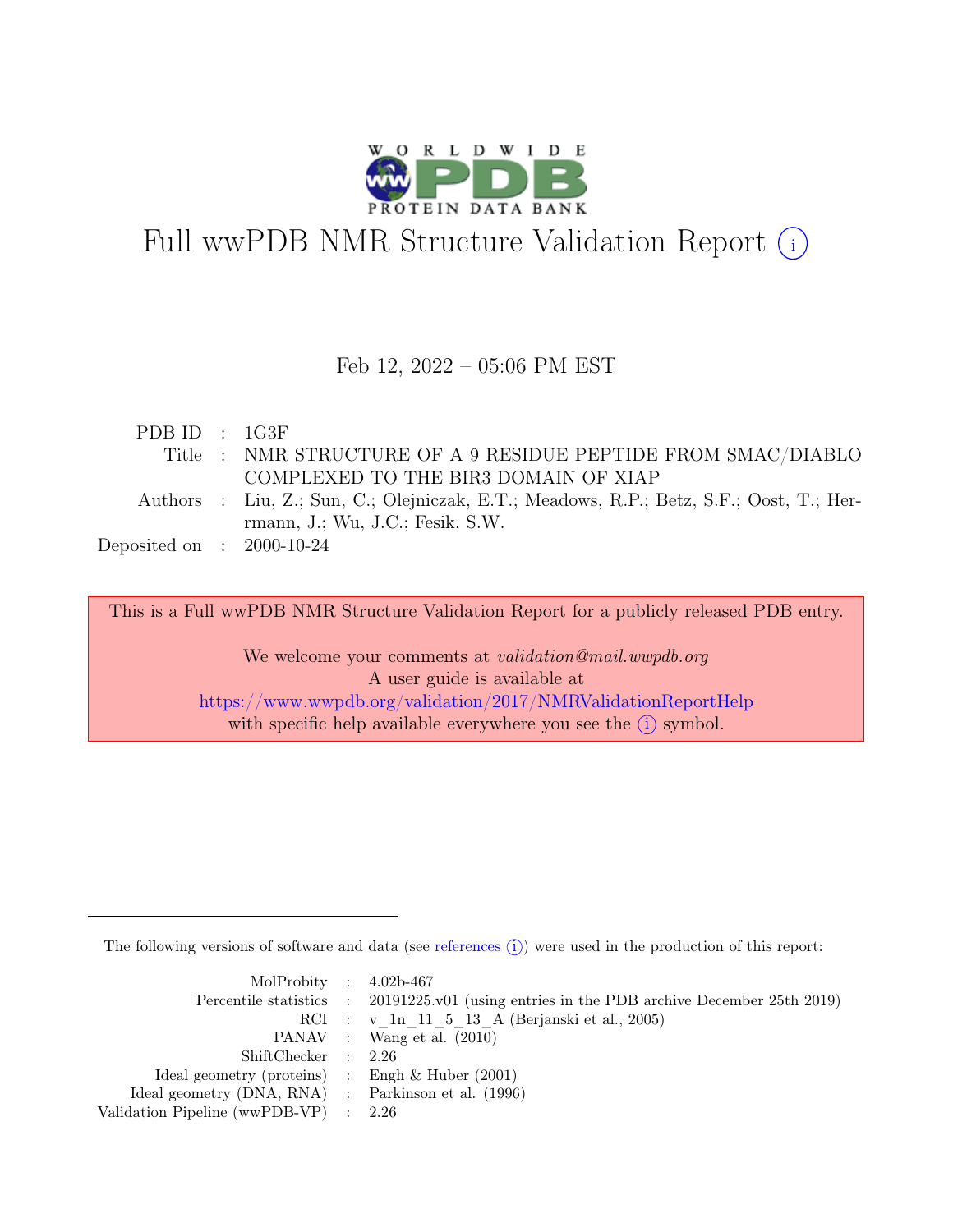## 1 Overall quality at a glance  $(i)$

The following experimental techniques were used to determine the structure: SOLUTION NMR

The overall completeness of chemical shifts assignment was not calculated.

Percentile scores (ranging between 0-100) for global validation metrics of the entry are shown in the following graphic. The table shows the number of entries on which the scores are based.

| Metric     | <b>Percentile Ranks</b>                                                                        | Value         |
|------------|------------------------------------------------------------------------------------------------|---------------|
| Clashscore |                                                                                                | 10            |
|            | Worse                                                                                          | <b>Better</b> |
|            | Percentile relative to all structures                                                          |               |
|            | $\Box$ Percentile relative to all NMR structures                                               |               |
| Metric     | NMR archive<br>Whole archive<br>$(1/\mathbf{E}_{\text{ref}})$<br>$(1/\mathbf{E}_{\text{ref}})$ |               |

 $(\#\text{Entries})$ 

Clashscore 158937 12864

The table below summarises the geometric issues observed across the polymeric chains and their fit to the experimental data. The red, orange, yellow and green segments indicate the fraction of residues that contain outliers for  $>=$  3, 2, 1 and 0 types of geometric quality criteria. A cyan segment indicates the fraction of residues that are not part of the well-defined cores, and a grey segment represents the fraction of residues that are not modelled. The numeric value for each fraction is indicated below the corresponding segment, with a dot representing fractions  $\epsilon = 5\%$ 

 $(\#\text{Entries})$ 

| Mol | Chain   Length | Quality of chain |
|-----|----------------|------------------|
|     |                | 100%             |
|     |                | 100%             |

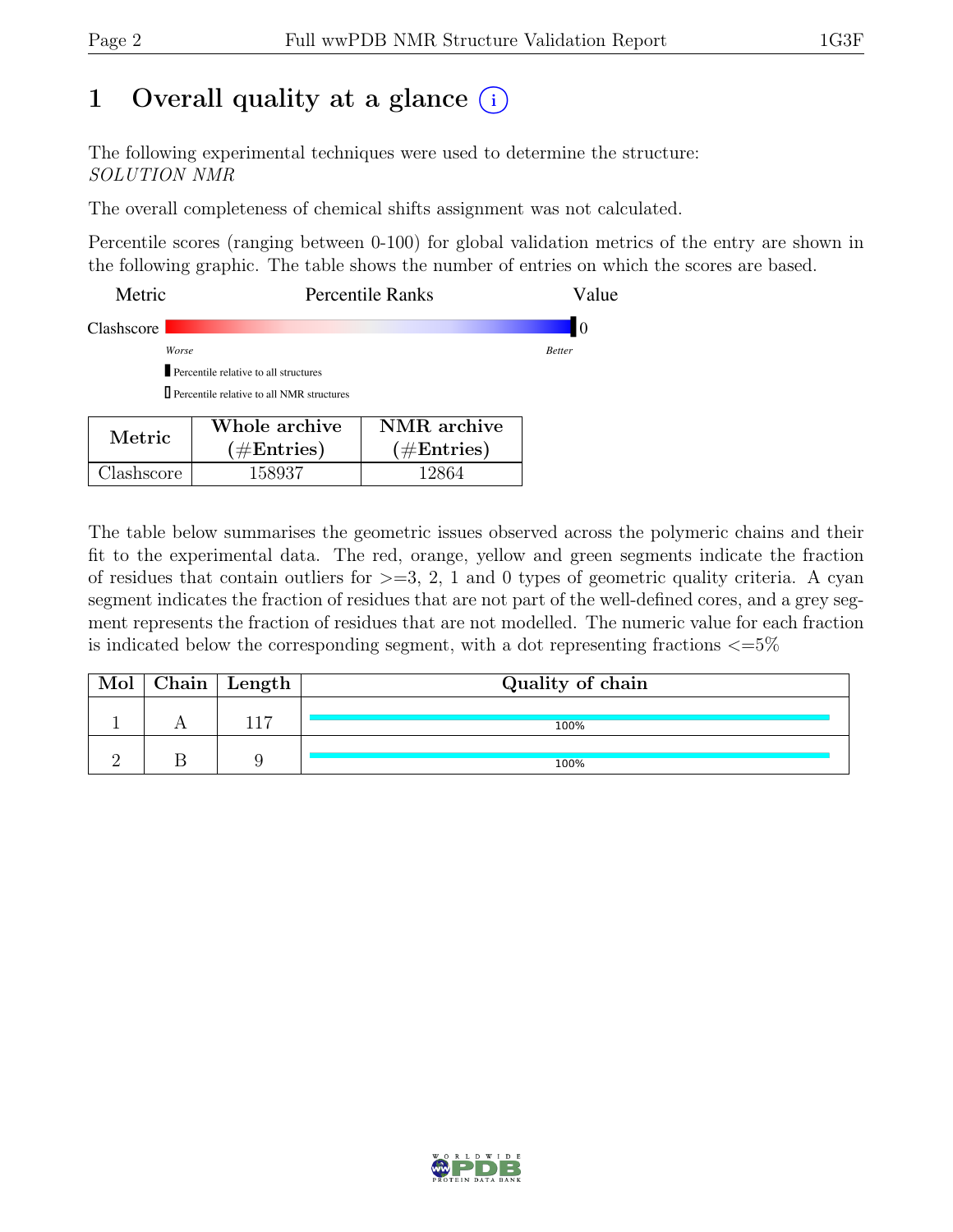## 2 Ensemble composition and analysis  $(i)$

This entry contains 1 models. Identification of well-defined residues and clustering analysis are not possible.

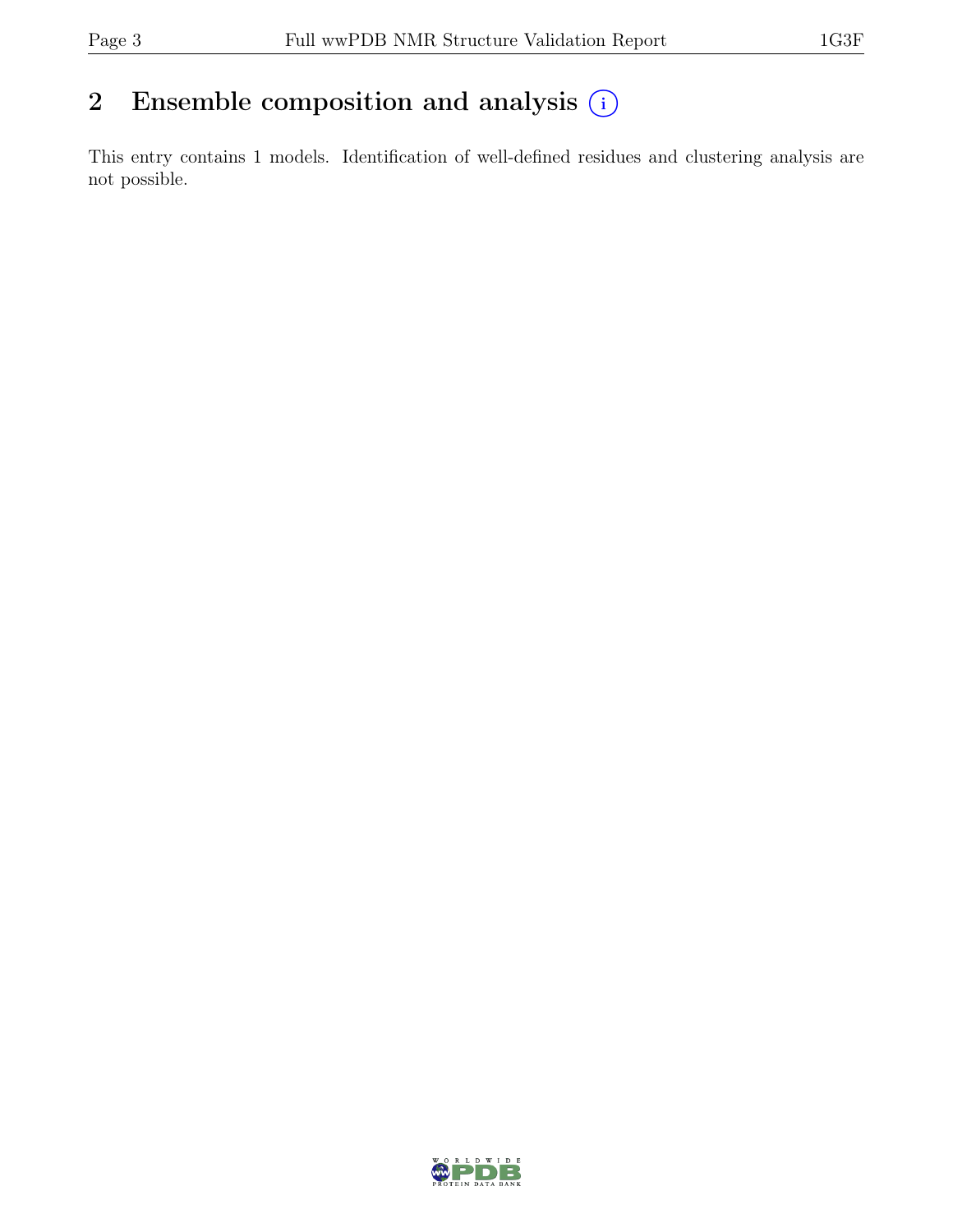## 3 Entry composition (i)

There are 3 unique types of molecules in this entry. The entry contains 1970 atoms, of which 958 are hydrogens and 0 are deuteriums.

• Molecule 1 is a protein called INHIBITOR OF APOPTOSIS PROTEIN 3.

| Mol |  | Chain Residues |                | $\rm{Atoms}$ |     |      |  |  |  |
|-----|--|----------------|----------------|--------------|-----|------|--|--|--|
|     |  | 117            | $_{\rm Total}$ |              |     |      |  |  |  |
|     |  | 1832           | 597            | 887          | 162 | 180. |  |  |  |

There is a discrepancy between the modelled and reference sequences:

|     | Chain   Residue   Modelled   Actual |            | Comment                             | Reference |
|-----|-------------------------------------|------------|-------------------------------------|-----------|
| 240 | MET                                 | $\sim$ $-$ | $\pm$ cloning artifact   UNP P98170 |           |

• Molecule 2 is a protein called SMAC.

|  | Mol   Chain   Residues | Atoms     |  |       |  |  | Trace |
|--|------------------------|-----------|--|-------|--|--|-------|
|  |                        | Total C H |  |       |  |  |       |
|  |                        | 137       |  | 41 71 |  |  |       |

• Molecule 3 is ZINC ION (three-letter code: ZN) (formula: Zn).

|  | $Mol$   Chain   Residues<br>Atoms |             |
|--|-----------------------------------|-------------|
|  |                                   | Total<br>Zn |
|  |                                   |             |

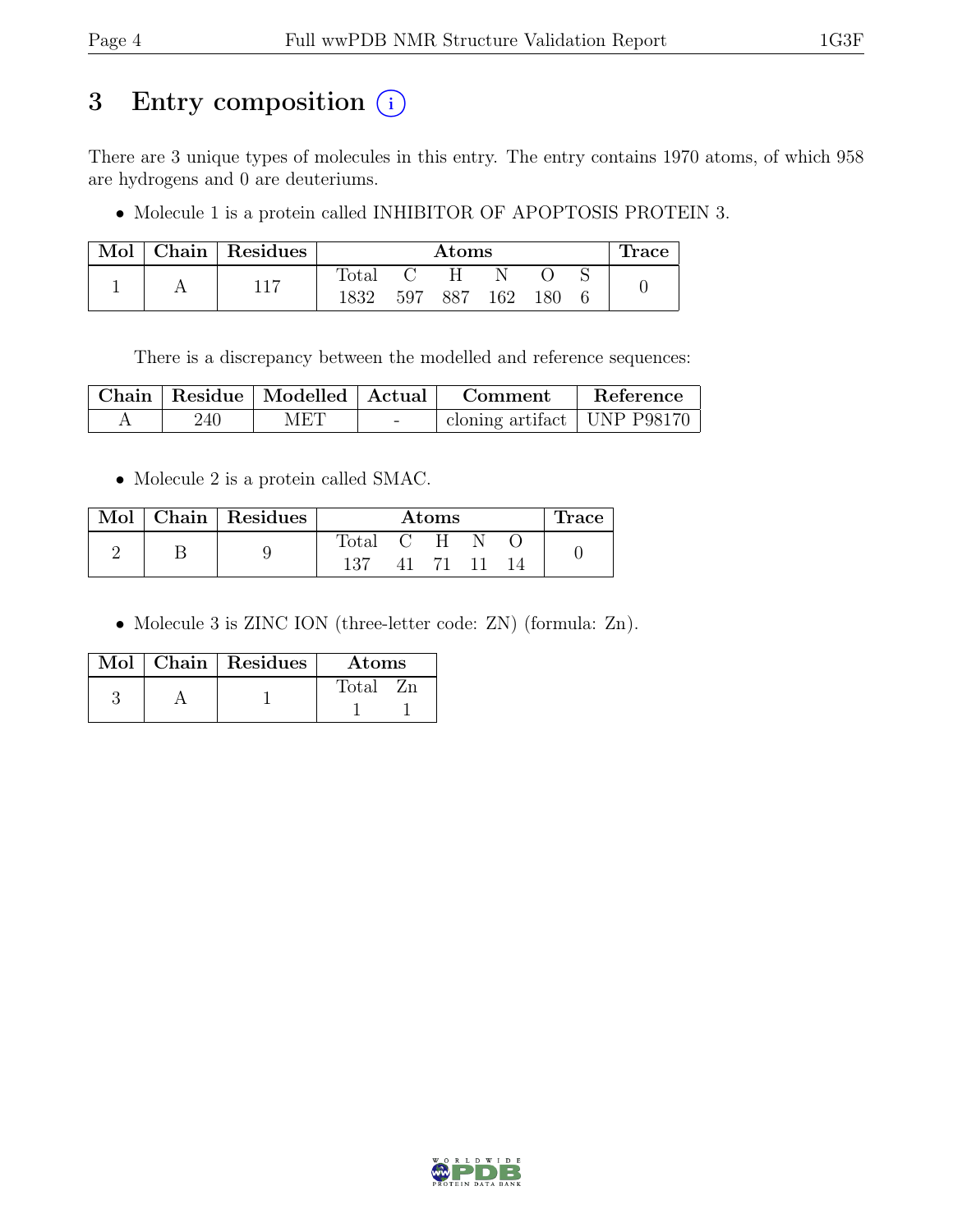## 4 Residue-property plots (i)

These plots are provided for all protein, RNA, DNA and oligosaccharide chains in the entry. The first graphic is the same as shown in the summary in section 1 of this report. The second graphic shows the sequence where residues are colour-coded according to the number of geometric quality criteria for which they contain at least one outlier: green  $= 0$ , yellow  $= 1$ , orange  $= 2$  and red  $=$ 3 or more. Stretches of 2 or more consecutive residues without any outliers are shown as green connectors. Residues which are classified as ill-defined in the NMR ensemble, are shown in cyan with an underline colour-coded according to the previous scheme. Residues which were present in the experimental sample, but not modelled in the final structure are shown in grey.

• Molecule 1: INHIBITOR OF APOPTOSIS PROTEIN 3



Chain B:

100%



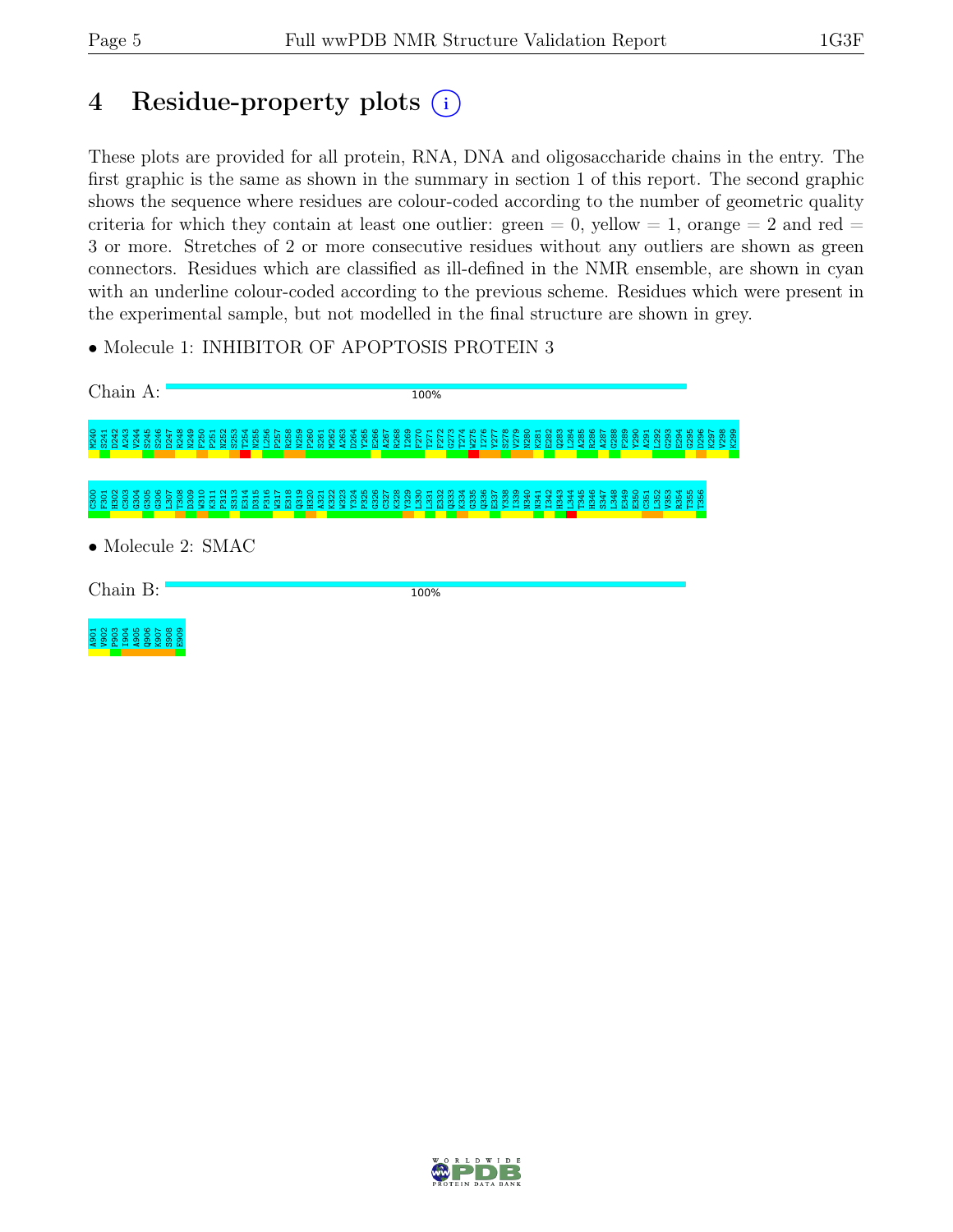## 5 Refinement protocol and experimental data overview  $\binom{1}{k}$

The models were refined using the following method: simulated annealing.

Of the ? calculated structures, 1 were deposited, based on the following criterion: ?.

The following table shows the software used for structure solution, optimisation and refinement.

| Software name   Classification   Version |            |      |
|------------------------------------------|------------|------|
|                                          | refinement | 2000 |

No chemical shift data was provided.

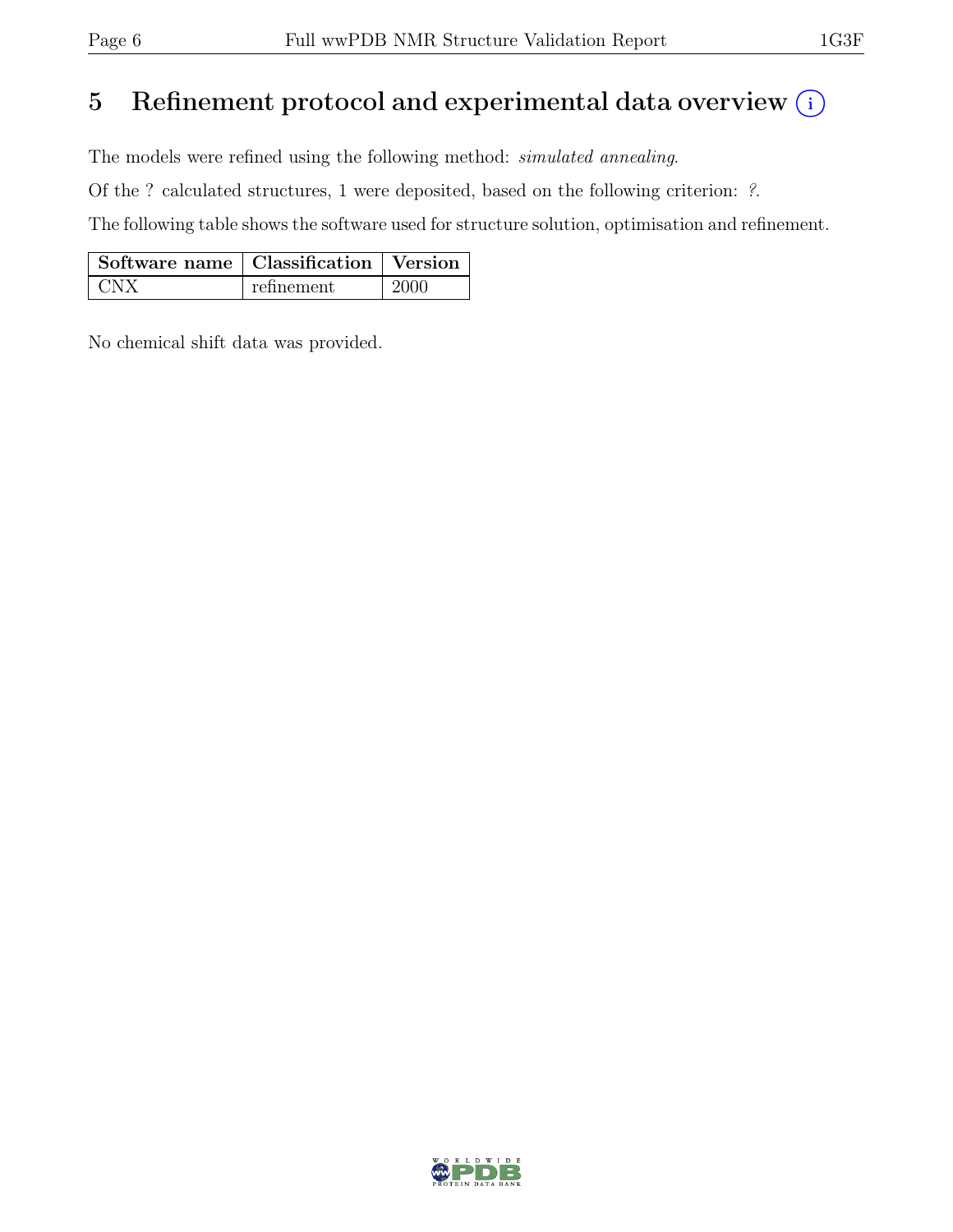## 6 Model quality  $(i)$

## 6.1 Standard geometry  $(i)$

Bond lengths and bond angles in the following residue types are not validated in this section: ZN

There are no covalent bond-length or bond-angle outliers.

There are no bond-length outliers.

There are no bond-angle outliers.

There are no chirality outliers.

There are no planarity outliers.

### 6.2 Too-close contacts  $(i)$

In the following table, the Non-H and H(model) columns list the number of non-hydrogen atoms and hydrogen atoms in each chain respectively. The H(added) column lists the number of hydrogen atoms added and optimized by MolProbity. The Clashes column lists the number of clashes averaged over the ensemble.

|  | Mol   Chain   Non-H   H(model)   H(added)   Clashes |  |
|--|-----------------------------------------------------|--|
|  |                                                     |  |
|  |                                                     |  |
|  |                                                     |  |

The all-atom clashscore is defined as the number of clashes found per 1000 atoms (including hydrogen atoms). The all-atom clashscore for this structure is -.

There are no clashes.

### 6.3 Torsion angles  $(i)$

### 6.3.1 Protein backbone  $(i)$

In the following table, the Percentiles column shows the percent Ramachandran outliers of the chain as a percentile score with respect to all PDB entries followed by that with respect to all NMR entries. The Analysed column shows the number of residues for which the backbone conformation was analysed and the total number of residues.

| $\operatorname{Mol}$ |  |  | Chain   Analysed   Favoured   Allowed   Outliers   Percentiles |
|----------------------|--|--|----------------------------------------------------------------|
|                      |  |  |                                                                |
|                      |  |  |                                                                |

Continued on next page...

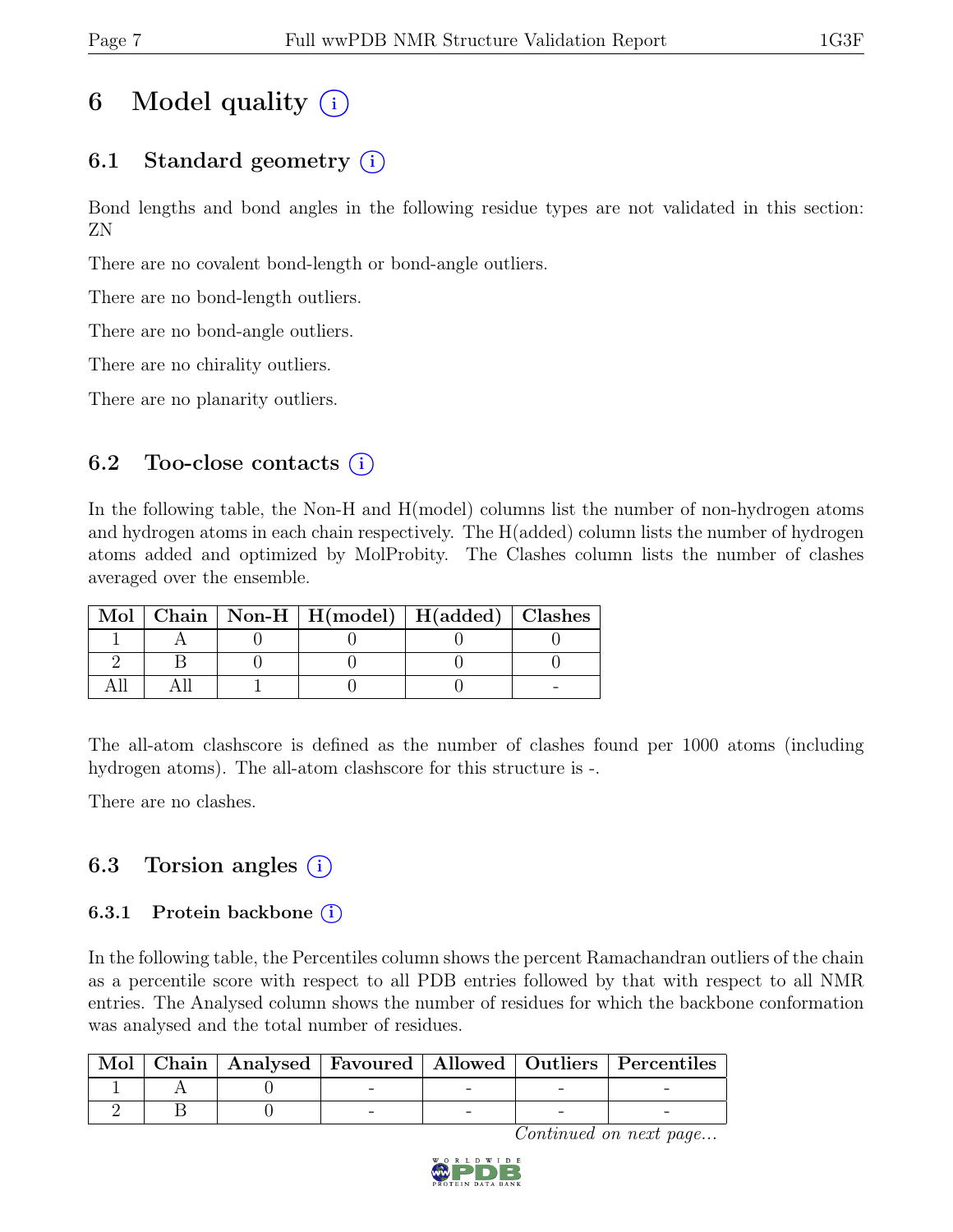Continued from previous page...

|  |  |  | Mol   Chain   Analysed   Favoured   Allowed   Outliers   Percentiles |
|--|--|--|----------------------------------------------------------------------|
|  |  |  |                                                                      |

There are no Ramachandran outliers.

#### 6.3.2 Protein sidechains  $(i)$

In the following table, the Percentiles column shows the percent sidechain outliers of the chain as a percentile score with respect to all PDB entries followed by that with respect to all NMR entries. The Analysed column shows the number of residues for which the sidechain conformation was analysed and the total number of residues.

|  |  | Mol   Chain   Analysed   Rotameric   Outliers   Percentiles |
|--|--|-------------------------------------------------------------|
|  |  |                                                             |
|  |  |                                                             |
|  |  |                                                             |

There are no protein residues with a non-rotameric sidechain to report.

#### 6.3.3 RNA  $(i)$

There are no RNA molecules in this entry.

### 6.4 Non-standard residues in protein, DNA, RNA chains (i)

There are no non-standard protein/DNA/RNA residues in this entry.

### 6.5 Carbohydrates  $(i)$

There are no monosaccharides in this entry.

### 6.6 Ligand geometry  $(i)$

Of 1 ligands modelled in this entry, 1 is monoatomic - leaving 0 for Mogul analysis.

### 6.7 Other polymers  $(i)$

There are no such molecules in this entry.

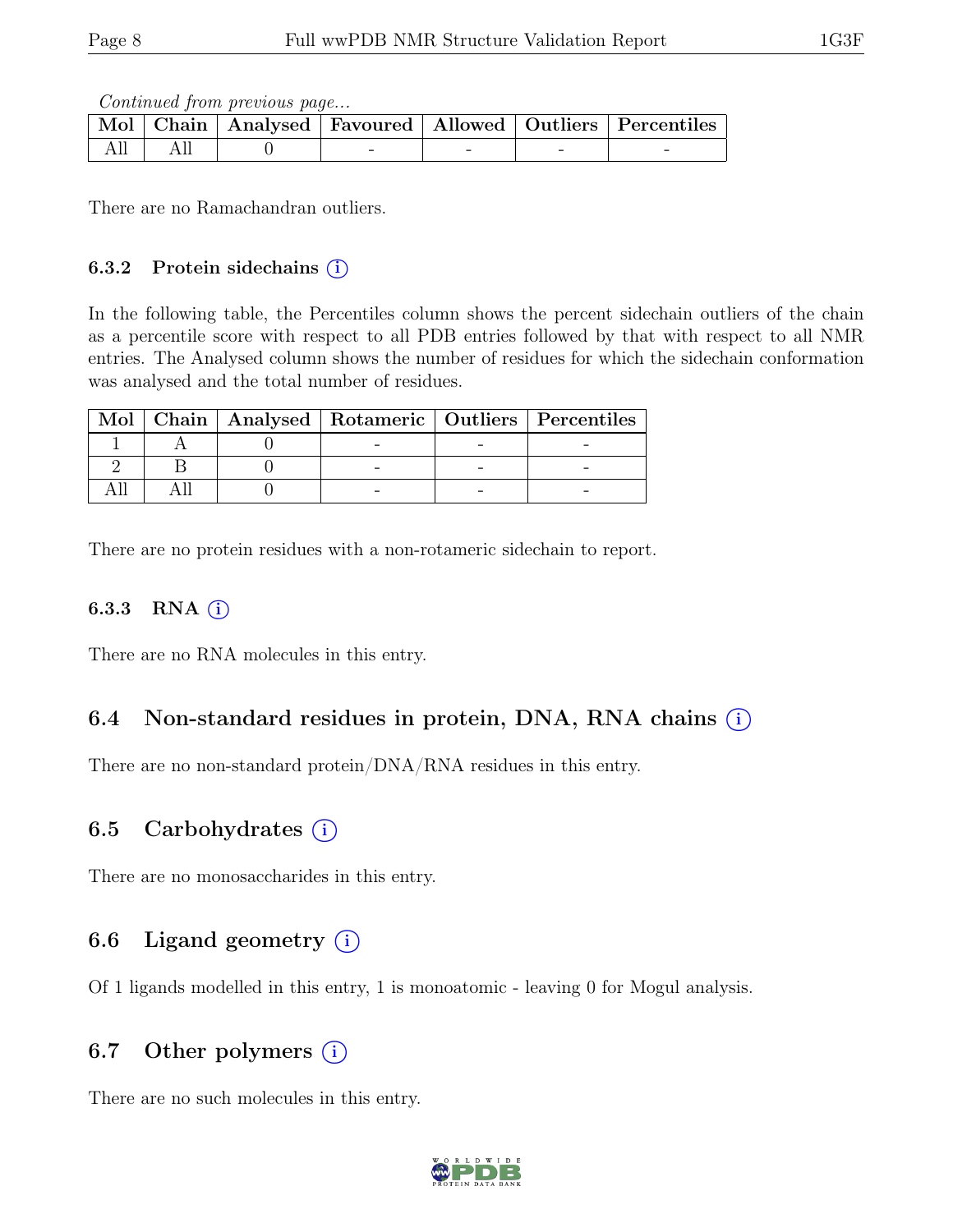## 6.8 Polymer linkage issues (i)

There are no chain breaks in this entry.